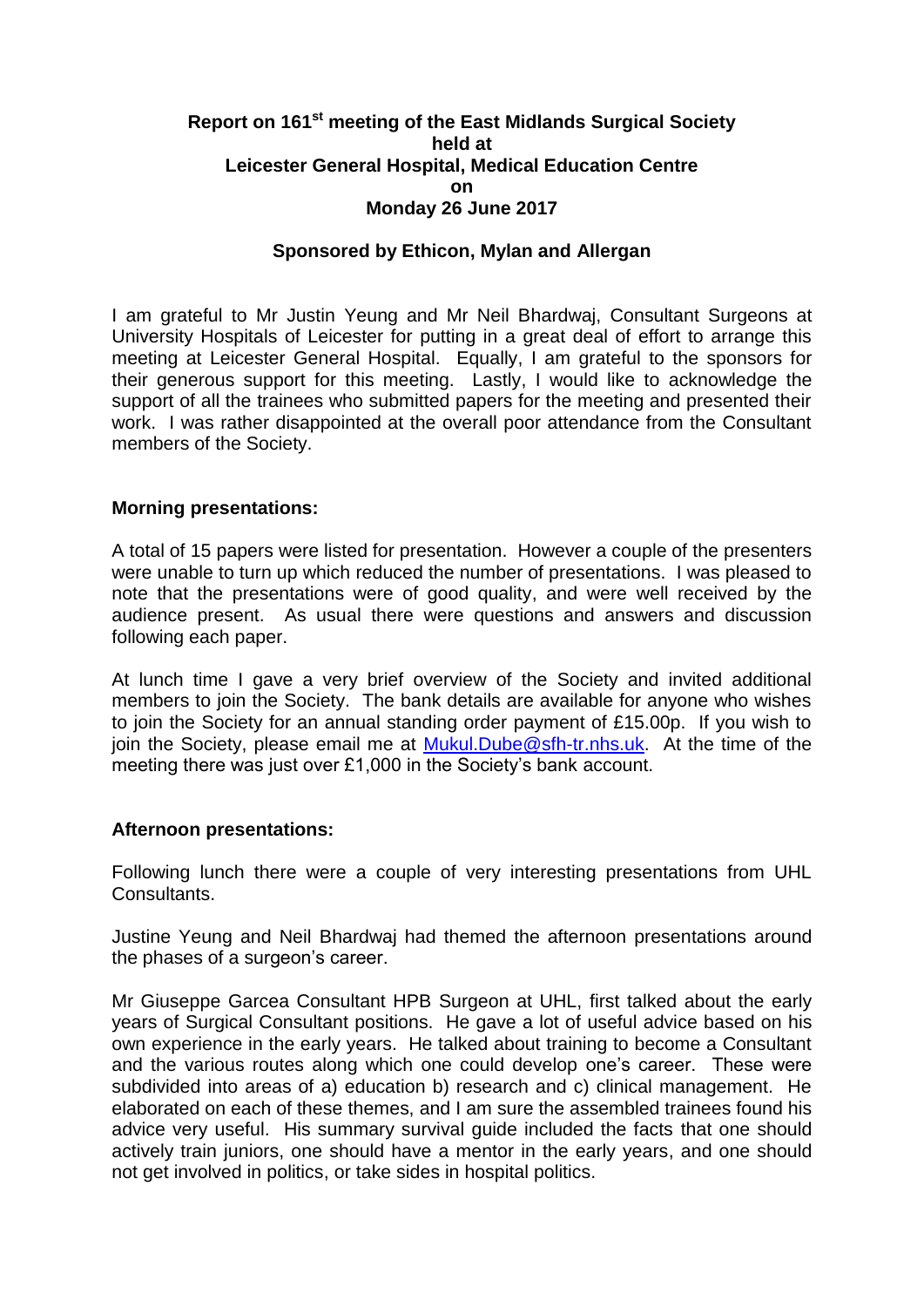Unfortunately Mr Andrew Miller who was listed to be presenting on the middle years was held up in theatre and was unable to attend the meeting.

We did however have an excellent presentation from Mr Adam Scott, Consultant Colorectal Surgeon, entitled "the finer years". He gave an overview of training and surgical practice as it has evolved over the past years since he undertook his training and first became a Consultant. He gave a picture of training in the old days, which would be somewhat be alien to current-day trainees. For example, the trainees then were always on duty and the appointments process was quite informal. Experienced theatre sisters contributed to surgical training and there was much more of a team structure. He talked about the difficulties in obtaining Senior Registrar jobs, and touched upon the question of research and thesis. The rotas in the old days, however, were much more onerous then they are today.

He talked about the drivers for changes such as new technology, accountability, reduced working hours, and the concept of clinical effectiveness. Current working has also been affected by public expectation. He mentioned the need for simulation in current training, and the limitations of this method of training. He stressed the importance of team work and communication in current-day practice. He also talked about the changes in a Consultant's life. Currently there is much more involvement of the Consultants when they are on call. He does enjoy the contact with junior doctors and trainees as well as medical students. His key messages were to practice self-reflection and honesty and to keep calm about the frustrations of life as a Surgeon today, which may be caused by the decisions of others. He emphasised the importance of respecting and valuing your colleagues and getting involved in various activities. Lastly he talked about retirement, and the importance of good health and hobbies during that period of one's life. Finally he informed the audience that the Royal College of Surgeons was organising a meeting entitled, "How old is too old to operate for senior Surgeon".

# **Conclusion:**

The meeting ended with thanks to the presenters and the declaration of the results. The prize for the best presentation was won by:

Harry Keevil, for his paper entitled "NICE guidance on sepsis is of limited value in post-operative colorectal patients: The scores that cry "Wolf!".

The second place went to Prita Daliya for her paper entitled "Improving doctorpatient communications – learning from Montgomery."

The third place went to Debamita Bhattacharjee for her paper entitled "Antibiotic prophylaxis for percutaneous transhepatic cholangiography (PTC): are we adhering to trust guideline in Nottingham University Hospitals NHS Trust?"